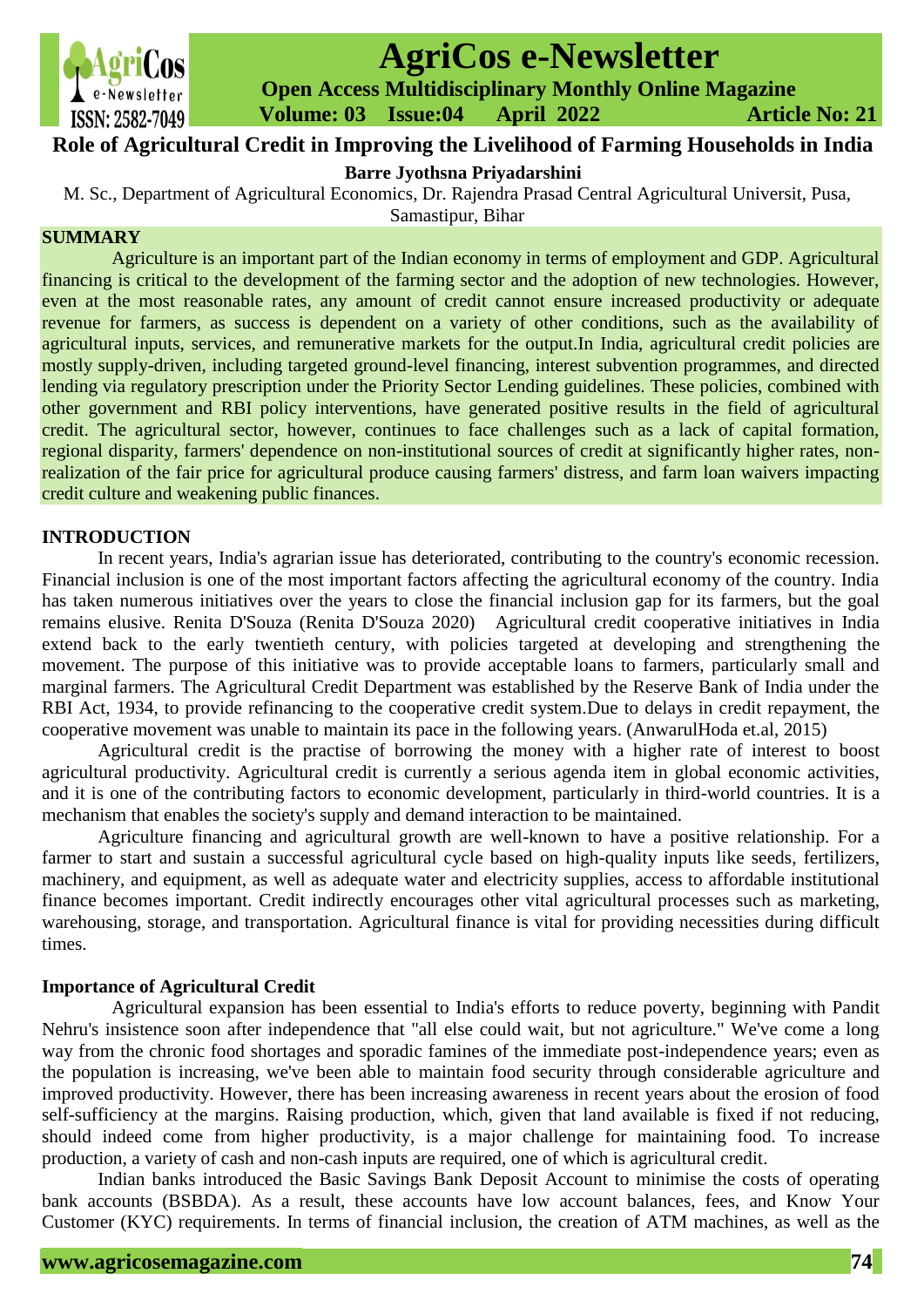development of their coverage, is a critical approach. In areas where bank branches are difficult to create, the Business Correspondent (BC) model of financial inclusion has been introduced, in which agents substitute and operate in place of brick-and-mortar branches to provide basic banking services. The Indian government launched the Pradhan Mantri Jan Dhan Yojana in 2014 to enhance poor people to have access to and affordability of financial services (such as a basic savings bank account, credit, insurance, pension, and remittance facilities). (Renita D'Souza 2018)

#### **Issues and concerns**

- The rural credit set-up, broadly speaking, suffers from the following ills:
- The proliferation of rural financial institutions has resulted in a system that is both highly inefficient.
- Non availability of employees in proportion to the number of lending operations in mass-loaning schemes, as well as a lack of employee motivation, resulting in poor loan quality.
- Overemphasis on credit at the detriment of equally important non-credit supporting services that are essential to successful rural lending.
- Political and having a particular characteristic pressure have resulted in poor loan quality and growing overdue payments; and
- Lower lending rates lead to financial weakness and danger of loss, to the organizations

The significant increase in credit flow from institutional sources created in public sector banks a highly developed sense of expectation. This expectation, however, could not be maintained because the focus was always on meeting quantitative goals. As a result, borrowers of all types were subjected to inadequate attention to the qualitative components of lending, resulting in loan defaults and the degradation of repayment ethics to varying degrees. The actual result was an alarming increase in past due, which not only delayed banks' recycling of vital resources but also impacted financial institutions' profitability and viability. Although financial deepening occurred in the end, the influence of rural financing on development was limited. The rural credit-delivery system was in poor shape in 1991, on the verge of reforms. The main goal of the financial sector reforms was to increase the soundness, efficiency, and productivity of all credit institutions, even those in rural areas with poor financial health. The changes aimed to improve areas of commercial freedom, expand their reach to the disadvantaged, and boost the amount of money flowing into the sector.Akoijam, S. L. (2013). The reform programme also included significant changes to the incentive regime, such as the economic liberalisation of interest rates for co-operatives and RRBs, the relaxation of constraints on where, for what purpose, and to whom rural financial institutions could lend, the introduction of prudential norms, and the restructuring and recapitalization of Regional rural banks. Commercial banks' financial health has improved as a result of the reform process, with measures including capital adequacy, nonperforming loans, and return on assets aligned with international standards for classification of advances and prudential regulations being applied in practically all regions. The government's perception toward the country's poor farmers must alter. Rather than viewing them as high-risk, low-quality credit assets, they must be viewed as an underserved credit market. The characteristics of this market, specifically the nature of its demand, must be studied in order to build specialized products that efficiently respond to this market. The regulatory sandbox concept can be efficiently employed in this context to build the appropriate loan instruments for Indian farmers. Indian microfinance institutions must be encouraged to participate in this. In this sense, global best practices must also be consulted for guidance and direction. Poor farmers in India are high-risk, low-quality assets in part because they are not protected from the vicissitudes of nature and lack the resources to mitigate the risk of loan default. As a result, financial inclusion cannot end with the provision of capital. It must ensure that the chances of loan default are as low as possible.

Credit agencies are usually apprehensive to advance loans to farmers since strong rains, droughts, and other natural disasters can destroy crops, making repayment difficult for the farmers. The income of agriculturalists is insecure as a result of fluctuating agricultural product prices. As a result, lending institutions are reluctant to lend money to farmers. The majority of agriculturists who live on subsistence farm units lack the appropriate knowledge of the credit institutions that provide loans to farmers. The villagers have no idea